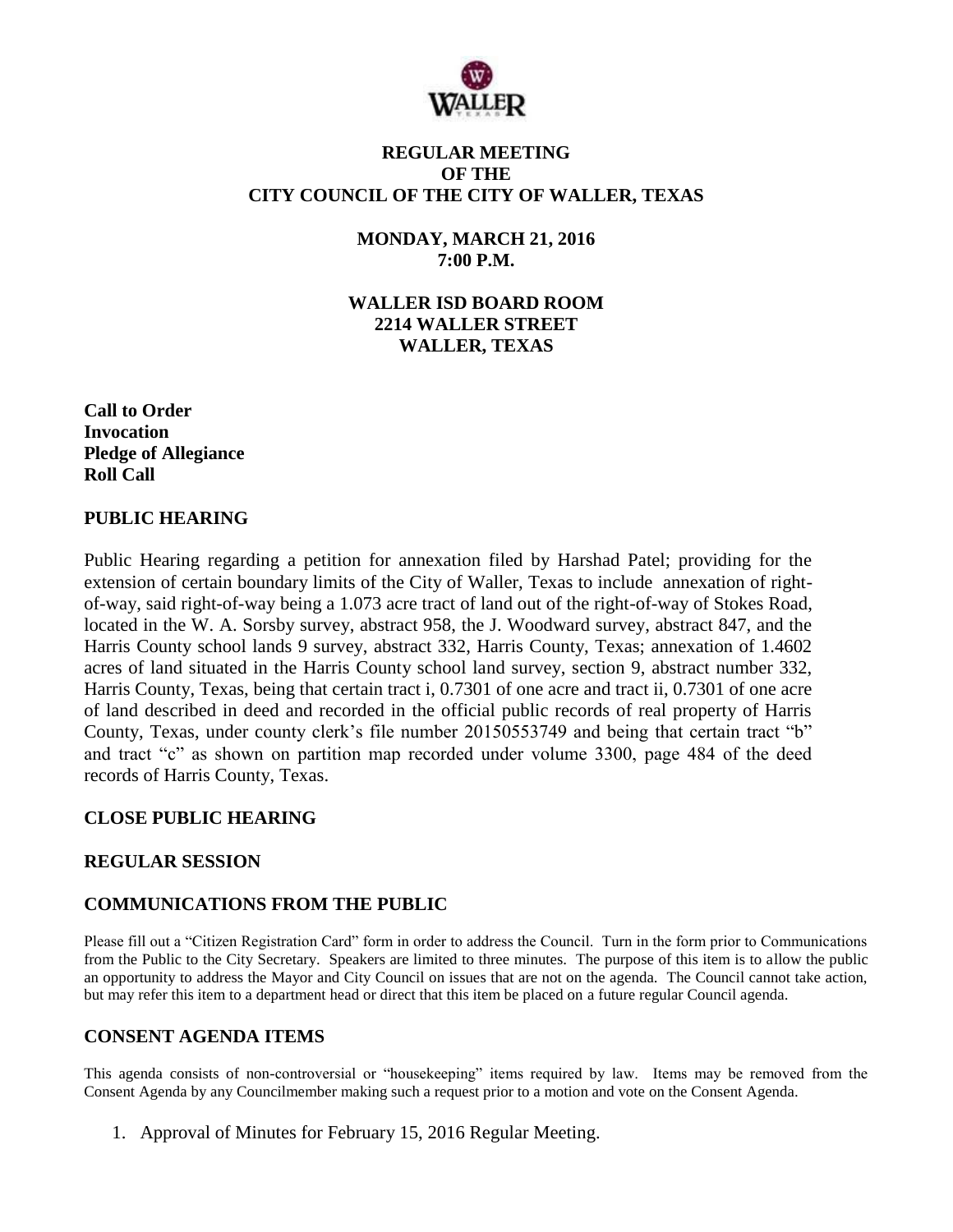2. Approval of donations from Waller City Realty LP, and AKI Properties, Ltd., to the City of Waller in the estimated amount of \$15,000 dollars.

## **REGULAR AGENDA ITEMS**

- 3. Discussion and possible action regarding **Ordinance #494** granting the petition for annexation filed by Harshad Patel; providing for the extension of certain boundary limits of the city of Waller, Texas to include annexation of right-of-way, said right-of-way being a 1.073 acre tract of land out of the right-of-way of Stokes Road, located in the w. A. Sorsby survey, abstract 958, the J. Woodward survey, abstract 847, and the Harris County school lands 9 survey, abstract 332, Harris County, Texas; annexation of 1.4602 acres of land situated in the Harris County school land survey, section 9, abstract number 332, Harris County, Texas, being that certain tract i, 0.7301 of one acre and tract ii, 0.7301 of one acre of land described in deed and recorded in the official public records of real property of Harris County, Texas, under county clerk's file number 20150553749 and being that certain tract "b" and tract "c" as shown on partition map recorded under volume 3300, page 484 of the deed records of Harris County, Texas; providing for severability; and making findings and provisions relative to the subject
- 4. Discussion and possible action regarding **Resolution 2016-10**, amending the contract with Waller ISD for the 2016 Election.
- 5. Discussion and possible action regarding **Resolution 2016-11**, amending the contact with Waller County for the 2016 Election Services
- 6. Discussion and possible action to approve the annual audit for FY 2014-2015, beginning October 1, 2014 and ending September 30, 2015, as presented by Belt Harris Pechacek, LLLP.
- 7. Discuss and possible action to approve the re-appointment of Gene Schmidt as Fire Chief as recommended by the Waller Volunteer Fire Department.
- 8. Discussion and possible action to approve the re-appointment of Gene Schmidt as Fire Marshall for the City of Waller.
- 9. Discussion and possible action to approve a Preliminary Plat in the City of Waller for a 1.4602 acre tract of land in the Harris County School Land Survey Section 9, Abstract No. 332, of Harris County, Texas.
- 10. Discussion and possible action to approve an Economic Development Agreement by the WEDC with Cordyne, Inc. to provide a \$35,000 incentive to relocate a facility from Houston to the Alegacy Business Park.

### **EXECUTIVE SESSION**

11. Pursuant to Section § 551.074, of the Texas Government Code for purpose of "The City Council will now convene into executive session pursuant to Section 551.074 of the TGC, to deliberate the appointment, employment, evaluation, reassignment, duties, discipline, or dismissal of a public officer or employee, discussion and possible appointment for the position of Police Chief.

# **CITY COUNCIL TO RECONVENE IN OPEN SESSION**